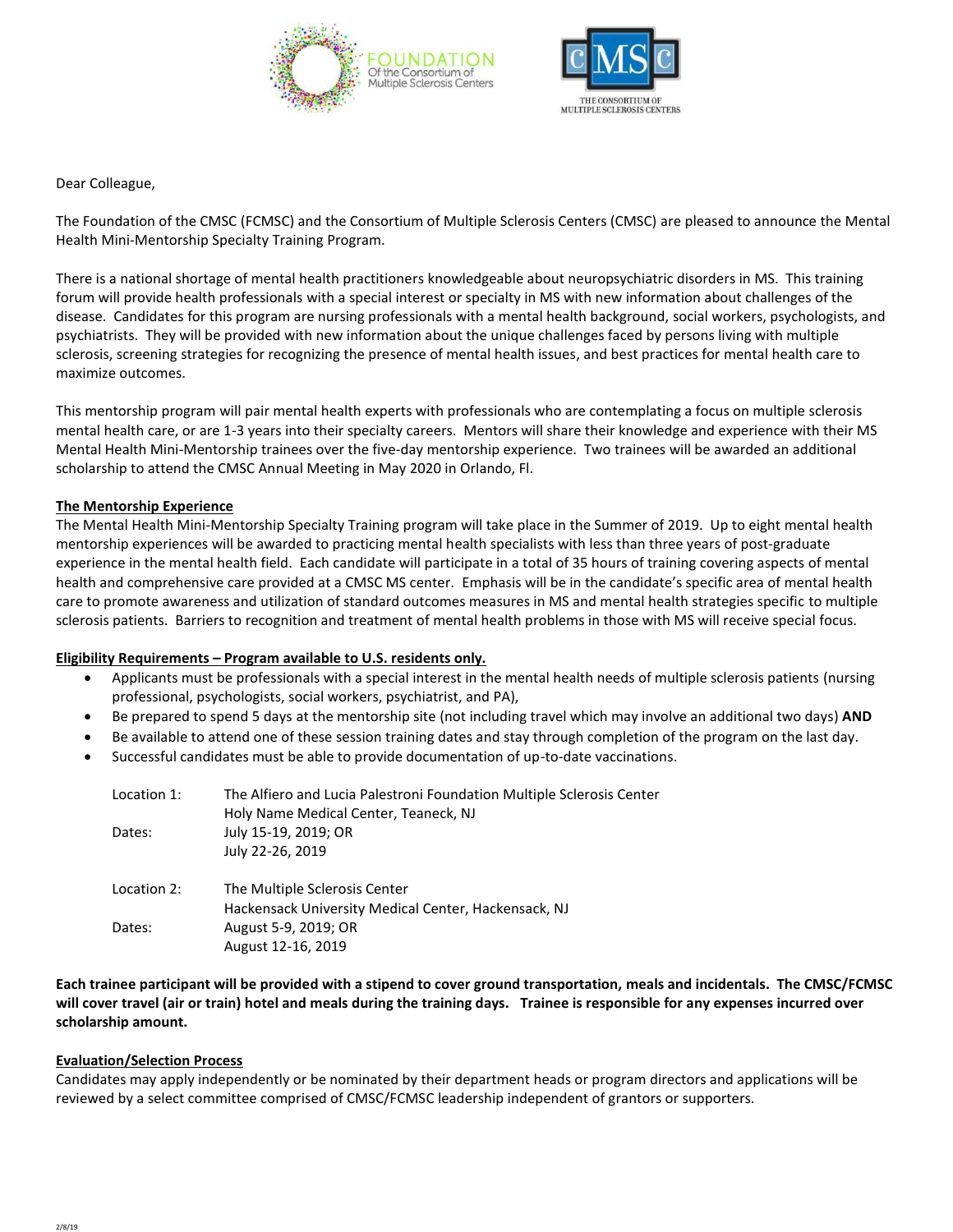



# **Information for Applicants – Program available to U.S. residents only**

Please provide the following additional information with the application form:

**□** A brief biographical sketch or CV.

 **□** A 2-4 page summary (not including references) of current work experience and/or career goals in the field of multiple sclerosis, professional goals and objectives for your participation in the MS Mental Health Mini-Mentorship Specialty Training Program as well as any plans for education of colleagues upon return from this program.

 **□** A letter of recommendation and support from current supervisor/academic supervisor stating commitment and plans for utilization of the skills this course provides.

**Incomplete applications will not be reviewed. Deadline for applications: April 15, 2019. Successful candidates must be able to provide documentation of up-to-date vaccinations.**

**If you have any questions about the specifics of this program, please contact Lisa DeSantis, FCMSC Special Projects Manager, at 201-487-1050 x107 or lisa.desantis@mscare.org**

## **Program Background**

This program was established to support additional training and to stimulate excellence and growth in the delivery of mental health in the field of MS. In addition, the program will promote the CMSC's core value: the need for comprehensive care for people living with MS.

On-site MS Mental Health Mini-Mentorship programs are scheduled at selected CMSC MS Centers in the United States. The program will be offered during July and August of the 2019 calendar year with location and dates listed below. All programs will be conducted at a CMSC MS Center. Each Mental Health program site will accommodate four MS Program Scholars.

| <b>LOCATION</b>                                             | <b>2019 DATES</b> |
|-------------------------------------------------------------|-------------------|
| The Alfiero and Lucia Palestroni Foundation MS Center, Holy | July 15 thru 19   |
| Name Medical Center, Teaneck, NJ                            | July 22 thru 26   |
| The Multiple Sclerosis Center                               | August 5 thru 9   |
| Hackensack University Medical Center, Hackensack, NJ        | August 12 thru 16 |

Each scholar will participate in a total of 35 hours of training covering all aspects of mental health and comprehensive care provided at a CMSC MS center. Areas of education may include:

- 1. Recognize common and unusual presentations and manifestations of mental health disorders in the multiple sclerosis patient and apply these concepts to appropriate diagnosis and management'
- 2. Appreciate the vital role in comprehensive clinical care of the MS patient played by mental health providers, including social workers, psychologists, and psychiatrists.
- 3. Identify and affiliate with an appropriate mentor who will encourage the participant to selecting MS as a specialty in areas including:

■ Social Work ■ Psychology ■ Psychiatry ■ Research ■ Nursing/PA

Thank you for your collaboration with the CMSC and FCMSC, and your role in promoting the best and latest in care for Multiple Sclerosis.

Sincerely,

Jane Halga

June Halper, MSCN, APN-C, FAAN Lisa DeSantis Changes Cindy Bobowski Chief Executive Officer, CMSC FCMSC Special Projects Manager FCMSC Program Manager

Lisa DeSantis